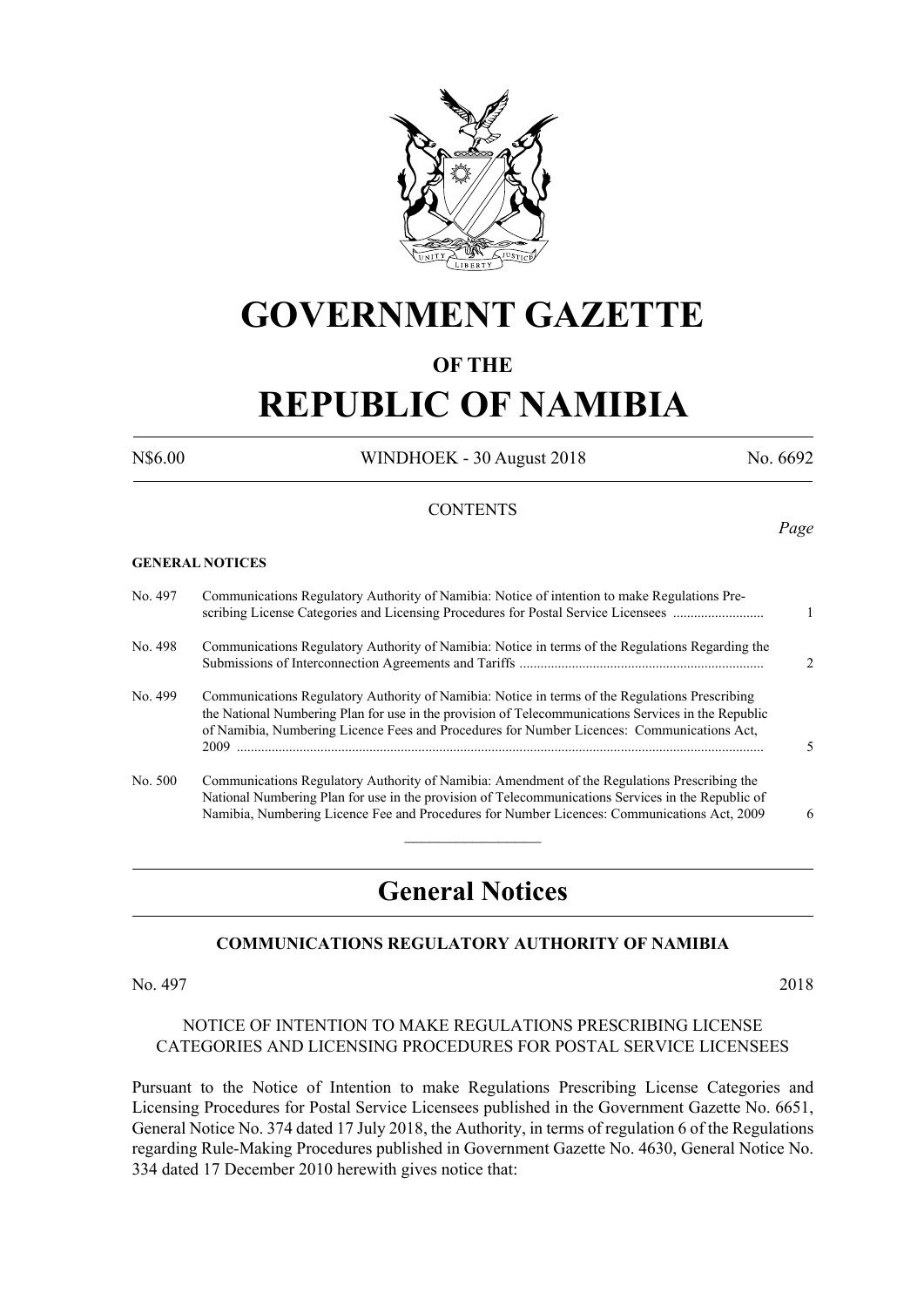The Authority has extended the commenting period on the draft regulations as per the request of stakeholders during the public hearing held on 8 August 2018.

All written comments to be made after the hearing must be submitted to the Authority within 30 days from date of publication of this notice in the *Gazette.* 

#### **All written comments must be submitted to the Authority either physically or electronically -**

- 1. by hand to the head offices of the Authority, namely Communications House, 56 Robert Mugabe Avenue, Windhoek;
- 2. by post to the head offices of the Authority namely Private Bag 13309, Windhoek;
- 3. by electronic mail to the following address  $\text{legal@cran.na}$ ;
- 4. by facsimile to the following facsimile number +264 61 222 790; or
- 5. by fax to email to: 088642748.

# **F. KISHI CHAIRPERSON OF THE BOARD OF DIRECTORS COMMUNICATIONS REGULATORY AUTHORITY OF NAMIBIA**

# **COMMUNICATIONS REGULATORY AUTHORITY OF NAMIBIA**

 $\overline{\phantom{a}}$  , where  $\overline{\phantom{a}}$ 

No. 498 2018

#### NOTICE IN TERMS OF THE REGULATIONS REGARDING THE SUBMISSIONS OF INTERCONNECTION AGREEMENTS AND TARIFFS

The Communications Regulatory Authority of Namibia, in terms of section 53(10) of the Communications Act, 2009 (Act No. 8 of 2009) read together with regulation 8(1) of the Regulations Regarding the Submission of Interconnection Agreements and Tariffs, published in Government Gazette No. 4714, General Notice No. 126, dated 18 May 2011, herewith gives notice that the following licensees have filed tariffs with the Authority:

- **1. Paratus Telecommunications (Pty) Ltd**, Fibre Access tariffs as set out in **Schedule 1**.
- **2. Paratus Telecommunications (Pty) Ltd**, Trans-Kalahari Fibre (TKF) national backhaul tariffs as set out in **Schedule 2**.

Any person may examine copies of the tariffs at the head offices of the Authority during business hours and copies may be made on payment of a fee determined by the Authority. Copies of the tariffs can also be downloaded from the Authority's website, www.cran.na, free of charge.

The public may submit in writing to the Authority written comments within fourteen (14) days from the date of publication of this notice in the *Gazette*.

Paratus Telecommunications (Pty) Ltd may submit, in writing to the Authority, a response to any written comments within fourteen (14) days from the lapsing of the time to submit written submissions.

All written submissions must contain the name and contact details of the person making the written submissions and the name and contact details of the person for whom the written submissions is made, if different and be clear and concise.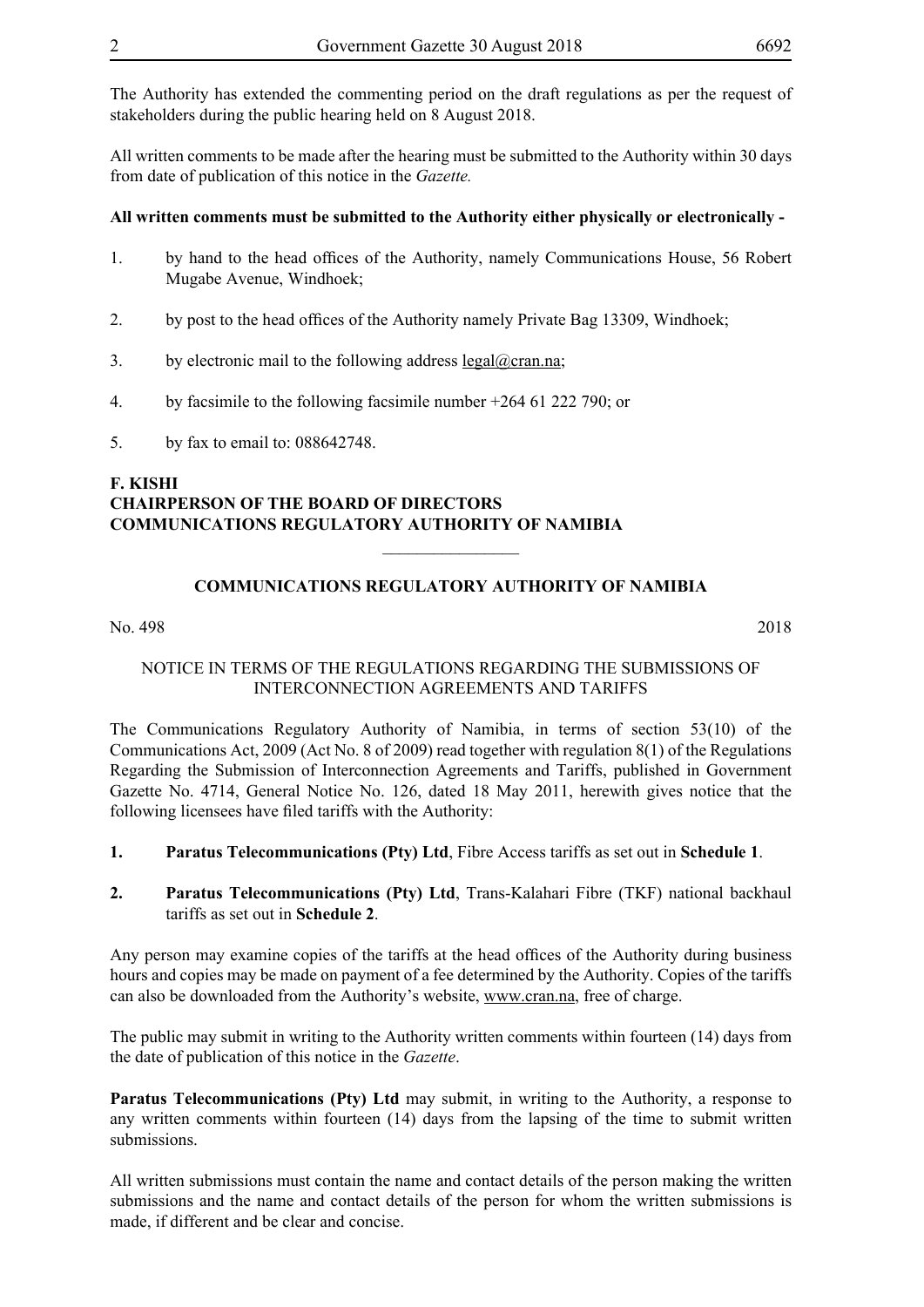# **All written submissions and reply comments must be made either physically or electronically –**

- (1) by hand to the head offices of the Authority, namely Communication House, 56 Robert Mugabe Avenue, Windhoek;
- (2) by post to the head offices of the Authority, namely Private Bag 13309, Windhoek 9000;
- (3) by electronic mail to the following address:  $\text{legal}(\partial \text{cran}.\text{na})$ ;
- (4) by facsimile to the following facsimile number: +264 61 222790; and
- (5) by fax to e-mail to: 0886550852.

# **F. MBANDEKA CHIEF EXECUTIVE OFFICER COMMUNICATIONS REGULATORY AUTHORITY OF NAMIBIA**

# **SCHEDULE 1**

#### **SUBMISSION OF PROPOSED FIBRE ACCESS TARIFF PACKAGES BY PARATUS TELECOMMUNICATIONS: COMMUNICATIONS ACT, 2009**

#### **FIBRE ACESS PRICING (LAST MILE)**

| $\mathbf{1}$            | 3 204,54      |  |  |  |  |
|-------------------------|---------------|--|--|--|--|
| $\overline{c}$          | 3 4 6 4 5 8   |  |  |  |  |
| $\overline{\mathbf{3}}$ | 3 724,63      |  |  |  |  |
| $\overline{4}$          | 3 984,67      |  |  |  |  |
| 5                       | 4 2 4 4 , 7 1 |  |  |  |  |
| 6                       | 4 504,75      |  |  |  |  |
| 7                       | 4764,80       |  |  |  |  |
| 8                       | 5 024,84      |  |  |  |  |
| 9                       | 5 284,88      |  |  |  |  |
| 10                      | 5 5 4 4 , 9 2 |  |  |  |  |
| 15                      | 6 845,13      |  |  |  |  |
| 20                      | 8 145,35      |  |  |  |  |
| 25                      | 9445,56       |  |  |  |  |
| 30                      | 10 745,77     |  |  |  |  |
| 35                      | 12 045,98     |  |  |  |  |
| 40                      | 13 346,19     |  |  |  |  |
| 45                      | 14 646,40     |  |  |  |  |
| 50                      | 15 946,62     |  |  |  |  |
| 60                      | 17 120,34     |  |  |  |  |
| 70                      | 19 520,73     |  |  |  |  |
| 80                      | 21 921,13     |  |  |  |  |
| 90                      | 24 321,52     |  |  |  |  |
| 100                     | 26 721,91     |  |  |  |  |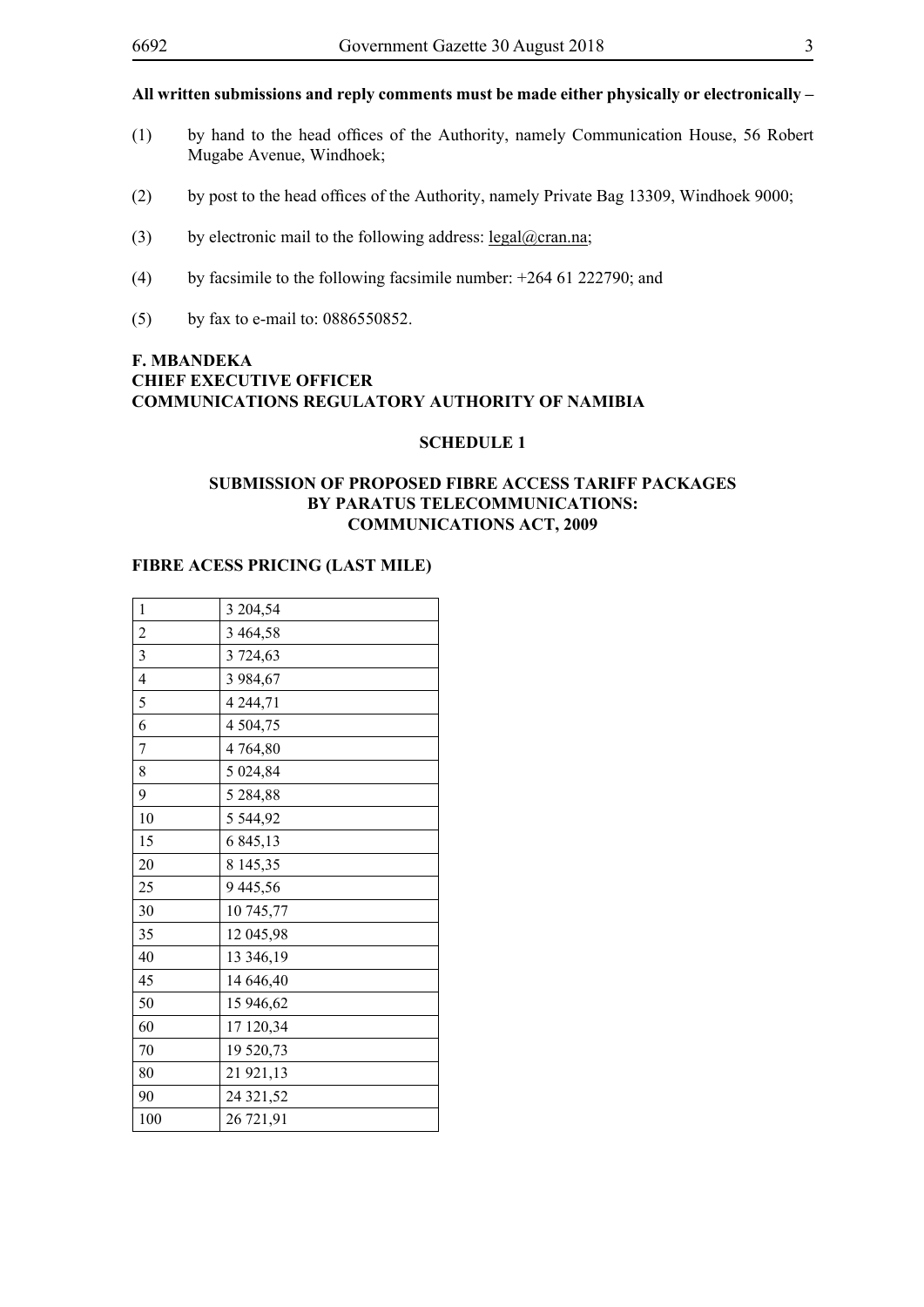| <b>Access Fiber Circuit</b>    |             |
|--------------------------------|-------------|
| Installed fiber N\$350 / Meter |             |
| NID                            | 6 000,00    |
| Average drop distance 60M      | 21 000.00   |
| Maintanance $@8\%$             | 180.00      |
| 12 Month Contract              | 2 2 6 5 .00 |

#### **SCHEDULE 2**

# **SUBMISSION OF PROPOSED TRANS-KALAHARI TARIFF PACKAGES BY PARATUS TELECOMMUNICATIONS: COMMUNICATIONS ACT, 2009**

#### **TRANS-KALAHARI FIBRE (TKF) NATIONAL BACKHAUL**

| <b>Bandwidth</b> | <b>Product</b>              | <b>Price</b> |
|------------------|-----------------------------|--------------|
| 10 Mbps          | NFS (National Fibe Service) | 9,900.00     |
| 20 Mbps          | NFS (National Fibe Service) | 19,800.00    |
| 30 Mbps          | NFS (National Fibe Service) | 29,700.00    |
| 40 Mbps          | NFS (National Fibe Service) | 39,600.00    |
| 50 Mbps          | NFS (National Fibe Service) | 49,500.00    |
| 60 Mbps          | NFS (National Fibe Service) | 48,400.00    |
| 80 Mbps          | NFS (National Fibe Service) | 63,800.00    |
| 100 Mbps         | NFS (National Fibe Service) | 80,300.00    |
| $STM-1$          | NFS (National Fibe Service) | 110,000.00   |
| STM-4            | NFS (National Fibe Service) | 275,000.00   |
| $STM-16$         | NFS (National Fibe Service) | 605,000.00   |

The discount Policy for Trans-Kalahari Fibre Backhaul should apply as follows

| ➤ | 1 - 12 months | 0% |
|---|---------------|----|
|   |               |    |

- $> 13 24$  months 5%
- $> 25 36$  months 7%
- $> 37 60$  months  $10\%$

This POP to POP service is available at the following locations:

Walvis Bay, Swakopmund, Arandis, Usakos, Karibib, Brakwater (Dobra), Okahandja, Windhoek, Gobabis and Witvlei.

Please note that the full tariff submission including the terms and conditions and the remedies available to the consumers can be obtained from the Authority.

 $\frac{1}{2}$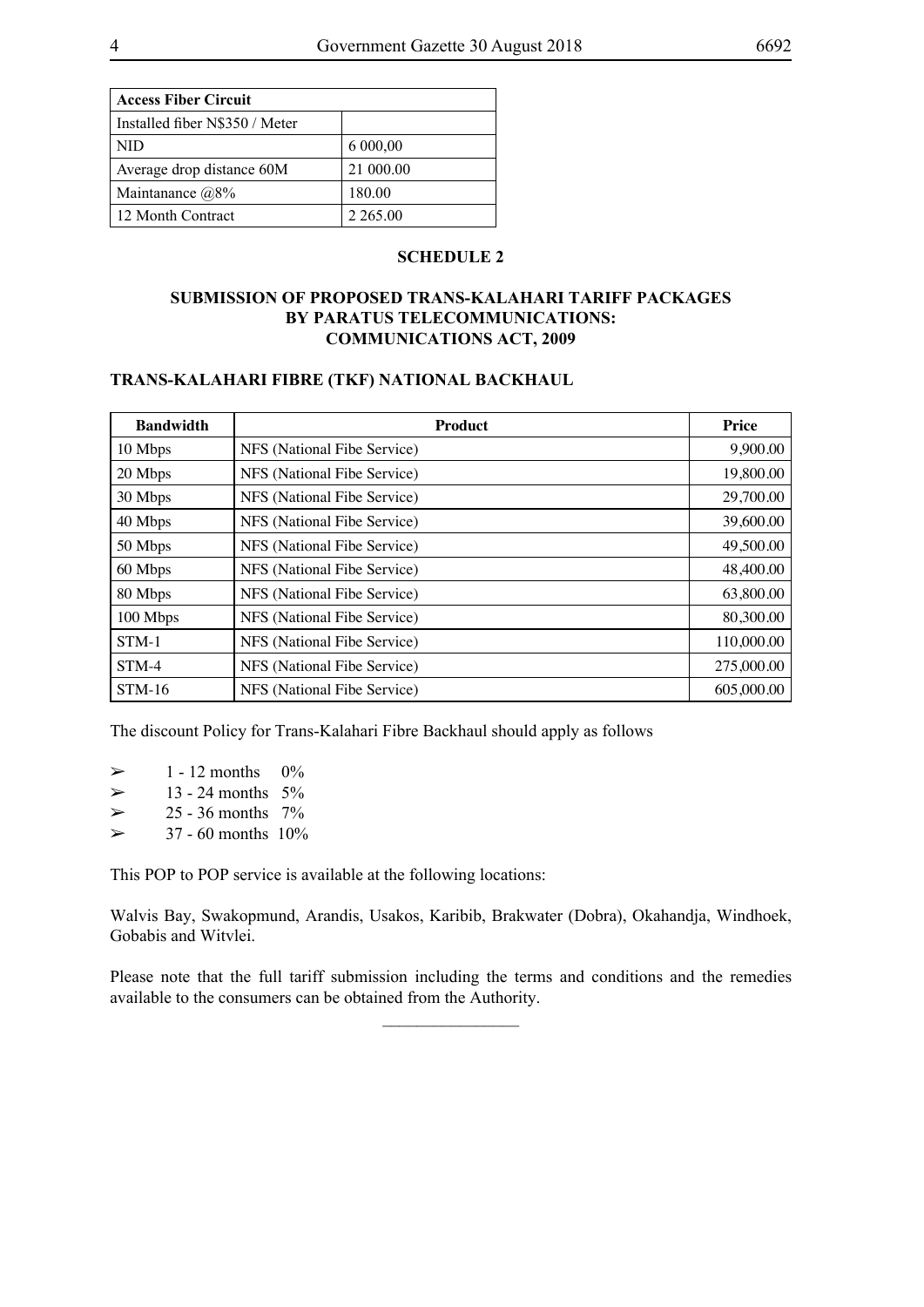# **COMMUNICATIONS REGULATORY AUTHORITY OF NAMIBIA**

No. 499

NOTICE IN TERMS OF THE REGULATIONS PRESCRIBING THE NATIONAL NUMBERING PLAN FOR USE IN THE PROVISION OF TELECOMMUNICATIONS SERVICES IN THE REPUBLIC OF NAMIBIA, NUMBERING LICENCE FEE AND PROCEDURES FOR NUMBER LICENCES: COMMUINCATIONS ACT, 2009

The Communications Regulatory Authority of Namibia, in terms of Regulation 22(1) of the Regulations regarding the National Numbering Plan for Namibia for use in the provision of Telecommunications Services in the Republic of Namibia, Numbering Licence Fees and Procedures for Number Licences as published in Government Gazette No: 5983, General Notice No. 97 dated 1 April 2016, herewith gives notice that the persons referred to in table below, submitted the following applications to the Authority:

#### **1. Application for a Number Licence**

| <b>Applicant</b>                                | Applicant's<br>place of<br>incorporation | Percentage of<br><b>Stock owned</b><br>by Namib-<br>ian Citizens<br>or Namibian<br><b>Companies</b><br>controlled<br>by Namibian<br><b>Citizens</b> | <b>Number</b><br>Category | <b>Short codes</b><br>numbers<br>applied for<br>to be con-<br>sidered for<br>assignment | <b>Description</b><br>0f<br>geographic<br>area(s) | <b>Service to</b><br>be<br>provided<br>using<br>number<br>applied for |
|-------------------------------------------------|------------------------------------------|-----------------------------------------------------------------------------------------------------------------------------------------------------|---------------------------|-----------------------------------------------------------------------------------------|---------------------------------------------------|-----------------------------------------------------------------------|
| Paratus<br>Telecom-<br>munications<br>(Pty) Ltd | Namibia                                  | $100\%$                                                                                                                                             | <b>Short</b><br>Codes     | 924                                                                                     | National                                          | <b>Short Codes</b>                                                    |

#### **2. Application for renewal of a Community Broadcasting Service Licence**

| Applicant                                         | Applicant's<br>place of in-<br>corporation | Percentage<br>of Stock<br>owned by<br>Namibian<br><b>Citizens</b> | <b>Category of</b><br><b>Broadcasting</b><br><b>Service Licence</b> | <b>Provision of</b><br>signal<br>distribution; | <b>Breach of</b><br>License; | <b>Application</b><br>fees paid |
|---------------------------------------------------|--------------------------------------------|-------------------------------------------------------------------|---------------------------------------------------------------------|------------------------------------------------|------------------------------|---------------------------------|
| Gospel<br>Mission<br>Church $t/a$<br>Kairos Radio | Namibian                                   | $100\%$                                                           | Community<br>Broadcasting<br>Service                                | Own                                            | None                         | Yes                             |

The public may submit comments in writing to the Authority within a period of fourteen (14) days from the date of publication of this notice in the *Gazette.*

The applicant may submit written reply comments within fourteen (14) days from the due date of the written public comments.

All written submissions must contain the name and contact details of the person making the written submissions and the name and contact details of the person for whom the written submission is made, fi different and be clear and concise.

2018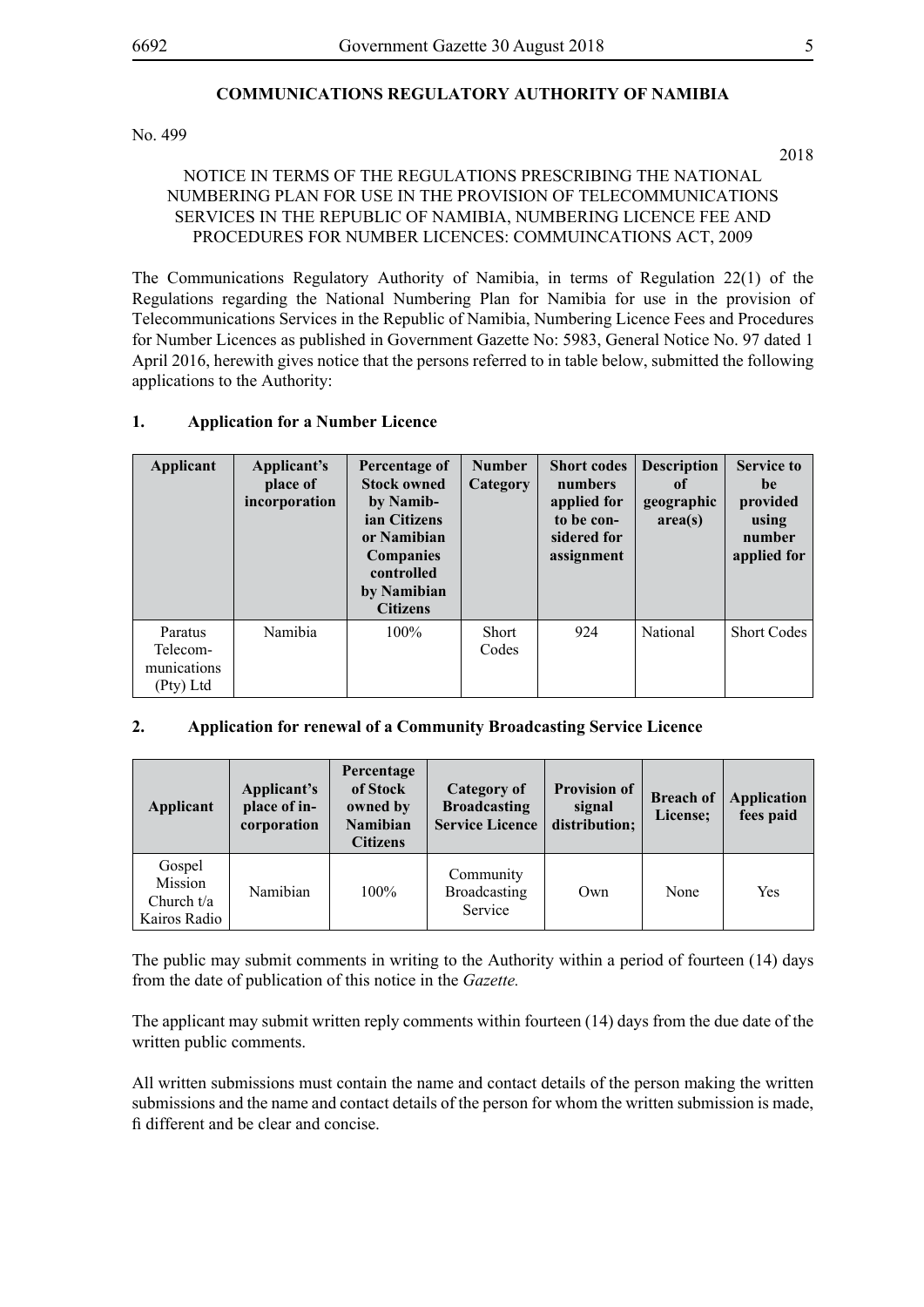#### **All written submissions and reply comments must be made either physically or electronically –**

- (1) by hand to the head offices of the Authority, namely Communication House, 56 Robert Mugabe Avenue, Windhoek;
- (2) by post to the head offices of the Authority, namely Private Bag 13309, Windhoek 9000;
- (3) by electronic mail to the following address: legal@cran.na;
- (4) by facsimile to the following facsimile number: +264 61 222790; or
- (5) by fax to e-mail to: 088642748.

### **F. MBANDEKA CHIEF EXECUTIVE OFFICER COMMUNICATIONS REGULATORY AUTHORITY OF NAMIBIA**  $\frac{1}{2}$

#### **COMMUNICATIONS REGULATORY AUTHORITY OF NAMIBIA**

#### No. 500 2018

#### AMENDMENT OF THE REGULATIONS PRESCRIBING THE NATIONAL NUMBERING PLAN FOR USE IN THE PROVISION OF TELECOMMUNICATIONS SERVICES IN THE REPUBLIC OF NAMIBIA, NUMBERING LICENCE FEES AND PROCEDURES FOR NUMBER LICENCES: COMMUNICATIONS ACT, 2009

The Communications Regulatory Authority of Namibia, in terms of sections 81(1), (3) and (4) and 129 of the Communications Act, 2009 (Act No. 8 of 2009), amends the Regulations Prescribing the National Numbering Plan for Use in the Provision of Telecommunications Services in the Republic of Namibia, Numbering Licence Fees and Procedures for Number Licences published in Government Gazette No. 5983, General Notice No. 97, dated 1 April 2016 effective from date of publication in the *Gazette*.

#### **Definition**

**1.** In these regulations "the Regulations" means the Regulations Prescribing the National Numbering Plan for Use in the Provision of Telecommunications Services in the Republic of Namibia, Numbering Licence Fees and Procedures for Number Licences promulgated under Government Gazette No. 5983, General Notice No. 97, dated 1 April 2016.

#### **Insertion of regulation 6A in the Regulations**

**2.** The Regulations are amended by the insertion of the following regulation 6A after regulation 6:

#### "**Number portability requirement**

**6A.** (1) A holder of a service technology neutral telecommunications services licence, as defined in Annexure 1A, must implement number portability within the timeframe and in accordance with the requirements contained in Annexure 1A.

 (2) Unless specifically stated otherwise in Annexure 1A, the obligations as contained that Annexure and imposed on a holder of a service technology neutral telecommunications services licence in relation to number portability apply on and after the implementation date specified in that Annexure.".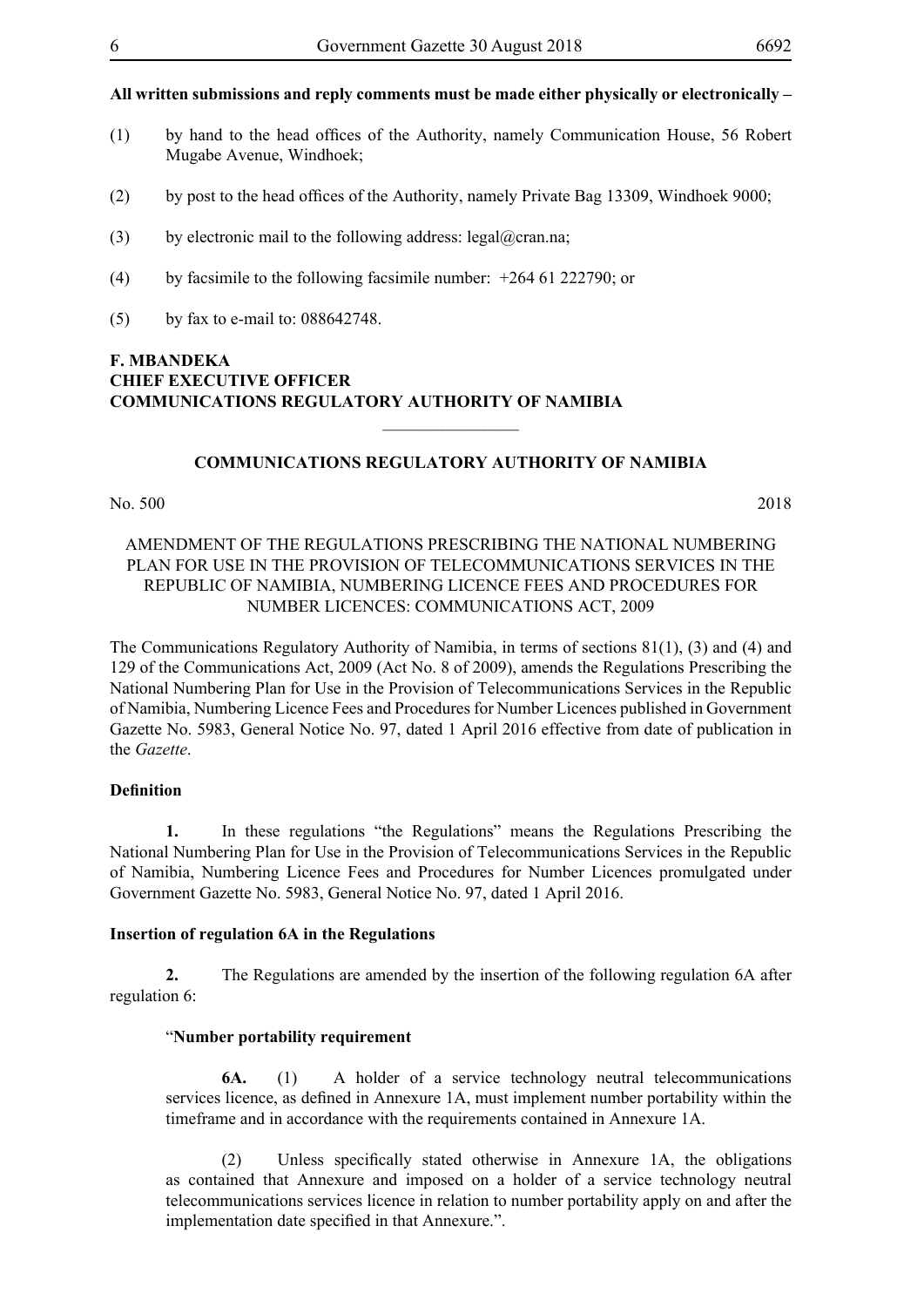# **Insertion of Annexure 1A in the Regulations**

**3.** The Regulations are amended by the insertion of the following Annexure 1A before Annexure A:

# **ANNEXURE 1A NUMBER PORTABILITY PART 1 PRELIMINARY**

# **Interpretation**

**1.** In this Annexure any word or expression to which a meaning is assigned in the Act or in regulation 1 has the same meaning and unless the context indicates otherwise –

'clearing house' means a central service co-ordinating the steps of porting a number between two or more licensees and managing the porting messages flowing between them;

'donor licensee' means the licensee who is losing or 'exporting' the number to another licensee in terms of number portability;

'licensee' means the holder of a service technology neutral telecommunications services licence as anticipated in item 3 of this Annexure;

'mobile service' means a radio communication service between mobile and land stations or between mobile stations;

'MSISDN' means Mobile Station International Subscriber Directory Number;

'Number Portability Steering Group' means the committee established in terms of item 7(1) of this Annexure;

'recipient licensee' means the licensee gaining or 'importing' the number from another licensee in terms of number portability;

'reference database' means a database with information which contains a record of, at least, all ported numbers and the current licensees who have the rights to use such numbers;

# **Objectives of this Annexure**

- **2.** The objectives of this Annexure are:
- (a) To set out the scope of number portability required to be implemented;
- (b) to determine the date on which the number portability requirement becomes obligatory and enforceable; and
- (c) irrespective of the date anticipated in paragraph (b), to set out the process for the implementation of number portability.

# **Scope**

**3.** The provisions of this Annexure apply to all holders of service technology neutral telecommunications services licences having a number range and having allocated numbers and which licensees have been awarded one or more number licences for the provision of telecommunication services.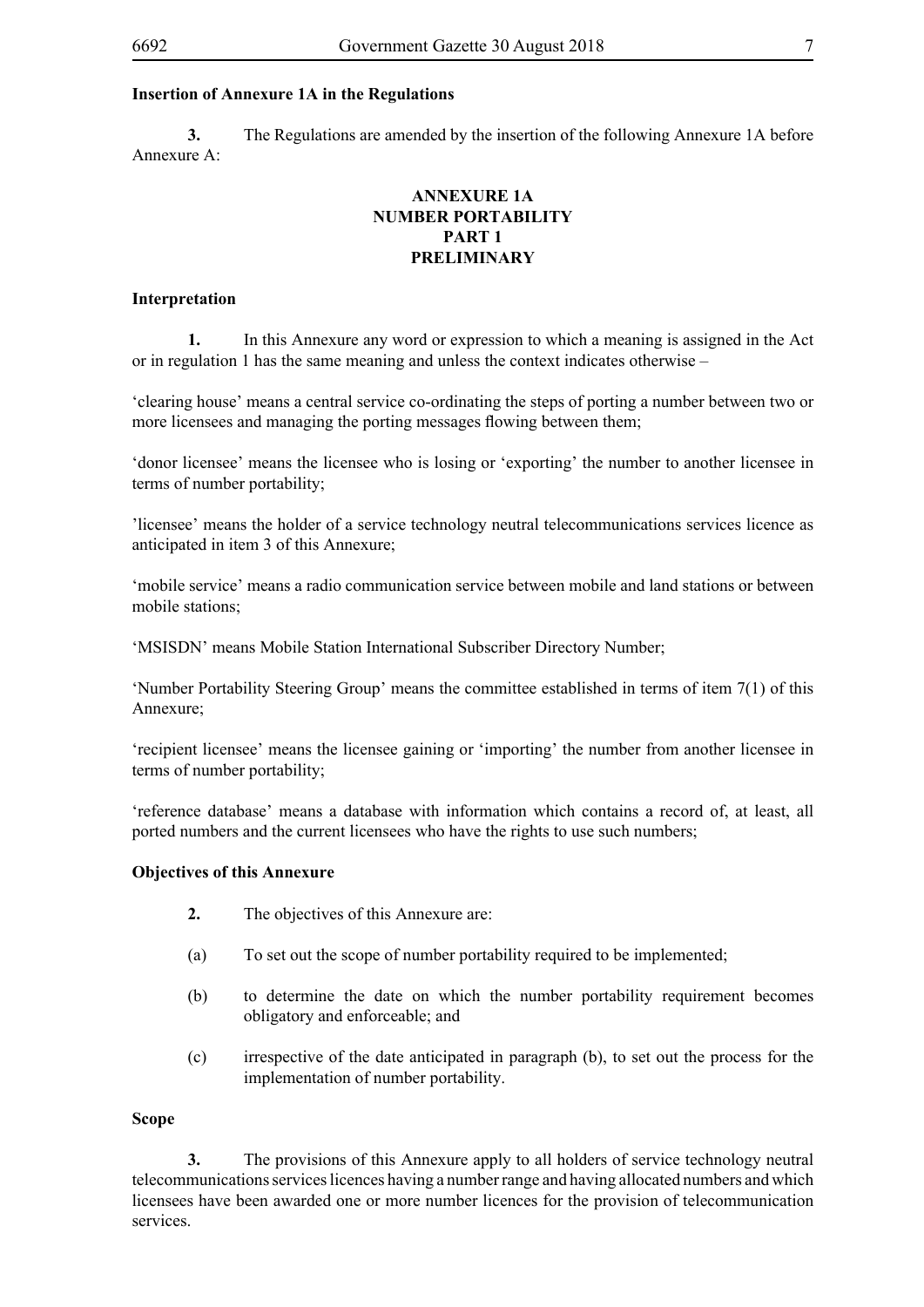# **PART II NUMBER PORTABILITY ARRANGEMENTS**

#### **Number portability rights and obligations**

- **4.** (1) Within the timeframe specified in item 5 of this Annexure -
- (a) customers having ECS (including any or all of the following services: mobile services), may retain their number or numbers when they change the licensee providing their service and when they change their service type;
- (b) third party service providers using M2M numbers, Specially Tariffed Numbers, virtual telephone numbers and Short Codes may retain their number or numbers when they change the licensee providing their service only when the recipient licensee provides the customer with a service similar to that of the donor licensee without impairment to quality, reliability or convenience;
- (c) where a customer has a service with the donor licensee which utilises more than one number, the customer has the right to move some or all of the customer's numbers in a single porting transaction.

(2) A licensee providing services referred to in subitem (1) must ensure that a customer or third party service provider is able to exercise such customer's or third party service provider's rights in relation to number portability in accordance with this Annexure.

#### **Timeframe for the implementation of number portability**

**5.** All licensees must ensure that number portability is available to their customers and third party service providers when customers or third party service providers change the licensee providing their service within 12 months from date of publication of this Annexure.

#### **Rights and obligations of licensees with regard to number portability**

**6.** (1) Within the timeframe specified in item 5, a licensee must complete its own internal number portability preparation and implementation tasks not only out of own accord but also in accordance with the decisions of, and within the time periods specified by, the Authority.

(2) The customer porting process shall be a recipient licensee led one-stop process whereby the customer does not communicate with the donor licensee during the porting process and the recipient licensee acts as the customer's agent to the donor licensee in all matters relating to the porting of the number.

 (3) Verification of the customer requesting the port is the sole responsibility of the recipient licensee and the verification data used is limited to:

- (a) MSISDN to be ported;
- (b) SIM card number belonging to the subscription (where applicable) or telephone account number; and
- (c) ID-number or passport number (for a residential or non-residential customer who is a Namibian citizen and a natural person), passport number (for a residential or nonresidential customer who is a natural person but not a Namibian citizen) or close corporation or company registration number (for a corporate business customer).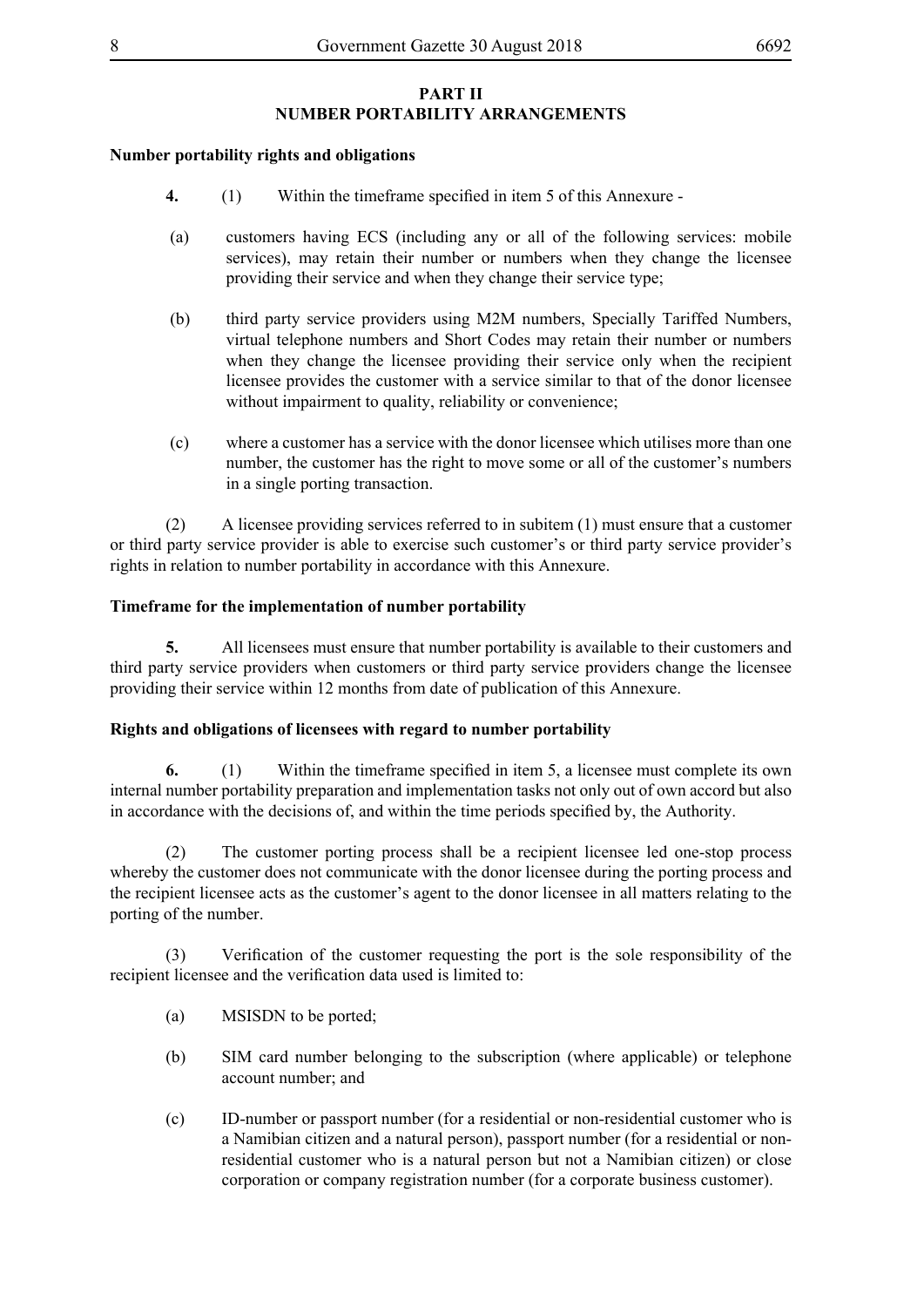(4) Where a mobile service is required by the customer, the number portability process must be completed within 24 hours from the time on which the recipient licensee accepts the customer's request to port their number.

(5) A recipient licensee may charge the customer for porting the number, subject to the internal business processes of the licensee and provided that such charging does not result in noncompliance with subitem (4).

(6) A donor licensee may only charge the porting customer the value of any unexpired term of the contract with the customer and for calls and services used by the customer up to the time that the number is ported.

(7) A donor licensee may refuse a port request because a customer has an outstanding negative balance or debt or an existing contract.

- (8) Subject to the Authority's interconnection tariff -
- (a) the donor licensee may only charge the recipient licensee the direct per port costs associated with the individual port; and
- (b) such recoverable per port costs are limited to the incremental costs incurred by the donor licensee for the port activation activities only and exclude costs which the donor licensee would normally incur when a customer terminates the customer's service.

(9) A licensees shall bear its own cost of preparing for and implementing the capability to port numbers.

(10) The provisions of subitems (2) to (7) of this item apply in the same manner, but with the necessary changes, to third party service providers.

#### **Number portability implementation processes**

**7.** (1) The Authority must establish and chair a committee to be called the Number Portability Steering Group whose responsibility it is to manage and coordinate the implementation of number portability and to perform such other functions as the Authority may allocate to it.

- (2) Specific functions of the Number Portability Steering Group include:
- (a) Making recommendations to the Authority on the implementation of number portability;
- (b) managing industry issues and concerns regarding the number portability implementation;
- (c) co-ordinating licensee specific issues regarding the implementation the number portability.
- (3) Every licensee and the Authority -
- (a) must participate in the Number Portability Steering Group;
- (b) may nominate up to three representatives to serve on the Number Portability Steering Group subject thereto that it is within the discretion of the Authority as to how many representatives it wants to nominate;